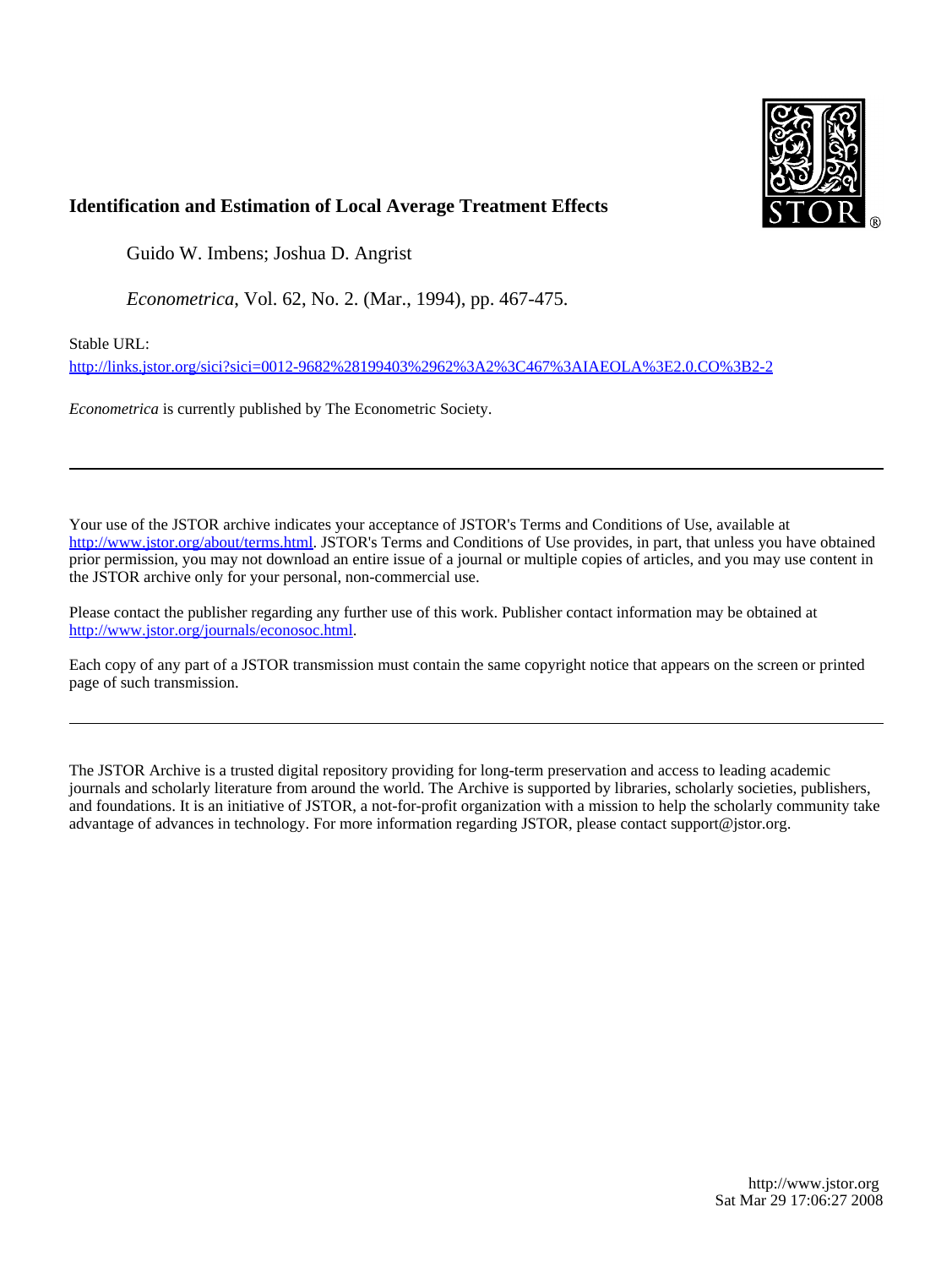### IDENTIFICATION AND ESTIMATION OF LOCAL AVERAGE TREATMENT EFFECTS'

### BY GUIDO W. IMBENS AND JOSHUA D. ANGRIST

### 1. INTRODUCTION

RANDOMASSIGNMENT OF TREATMENT and concurrent data collection on treatment and control groups is the norm in medical evaluation research. In contrast, the use of random assignment to evaluate social programs remains controversial. Following criticism of parametric evaluation models (e.g., Lalonde *(1986)),* econometric research has been geared towards establishing conditions that guarantee nonparametric identification of treatment effects in observational studies, i.e. identification without relying on functional form restrictions or distributional assumptions. The focus has been on identification of average treatment effects in a population of interest, or on the average effect for the subpopulation that is treated. The conditions required to nonparametrically identify these parameters can be restrictive, however, and the derived identification results fragile. In particular, results in Chamberlain (1986), Manski (1990), Heckman (1990), and Angrist and Imbens *(1991)* require that there be some subpopulation for whom the probability of treatment is zero, at least in the limit.

The purpose of this paper is to show that even when there is no subpopulation available for whom the probability of treatment is zero, we can still identify an average treatment effect of interest under mild restrictions satisfied in a wide range of models and circumstances. We call this a *local average treatment effect* (LATE). Examples of problems where the local average treatment effect is identified include latent index models and evaluations based on natural experiments such as those studied by Angrist *(1990)* and Angrist and Krueger *(1991).* LATE is the average treatment effect for individuals whose treatment status is influenced by changing an exogenous regressor that satisfies an exclusion restriction.

#### 2. IDENTIFICATION OF CAUSAL EFFECTS

The framework we use is essentially similar to that outlined by Rubin *(1974, 1990),*  Heckrnan *(1990),* and described in our previous paper on identification of treatment effects (Angrist and Imbens *(1991)).* It defines causal effects in terms of *potential outcomes* or *counterfactuals* rather than in terms of the parameters of a regression model. Let  $Y_i(0)$  be the response without the treatment or program for individual *i*.  $Y_i(1)$ is the response with treatment.  $D_i$  is an indicator of treatment. We observe  $D_i$  and  $Y_i = Y_i(D_i) = D_i \cdot Y_i(1) + (1 - D_i) \cdot Y_i(0)$  for a random sample of individuals. The individ- $Y_i = Y_i(D_i) = D_i \cdot Y_i(1) + (1 - D_i) \cdot Y_i(0)$  for a random sample of individuals. The individual treatment effect, or *causal effect*, is  $Y_i(1) - Y_i(0)$  but since  $Y_i(1)$  and  $Y_i(0)$  are never observed for the same individual we are forced to rely on comparisons between different individuals and estimate average treatment effects.

The solution to the identification problem dominating the evaluation of medical treatments is random assignment to treatment and control groups. This guarantees that  $E[Y_i(j)|D_i=0] = E[Y_i(j)|D_i=1]$  for  $j=0,1$ . In that case an unbiased estimator for the

<sup>&</sup>lt;sup>1</sup> We are grateful to Gary Chamberlain, Larry Katz, Don Rubin, Geert Ridder, Jim Heckman, Charles Manski, seminar participants at Harvard/MIT, New York University, the Institute for Research on Poverty at the University of Wisconsin, and the University of Chicago, two anonymous referees and a co-editor for comments and suggestions, and to the NSF for financial support under Grants SES9122477 and SES9122627.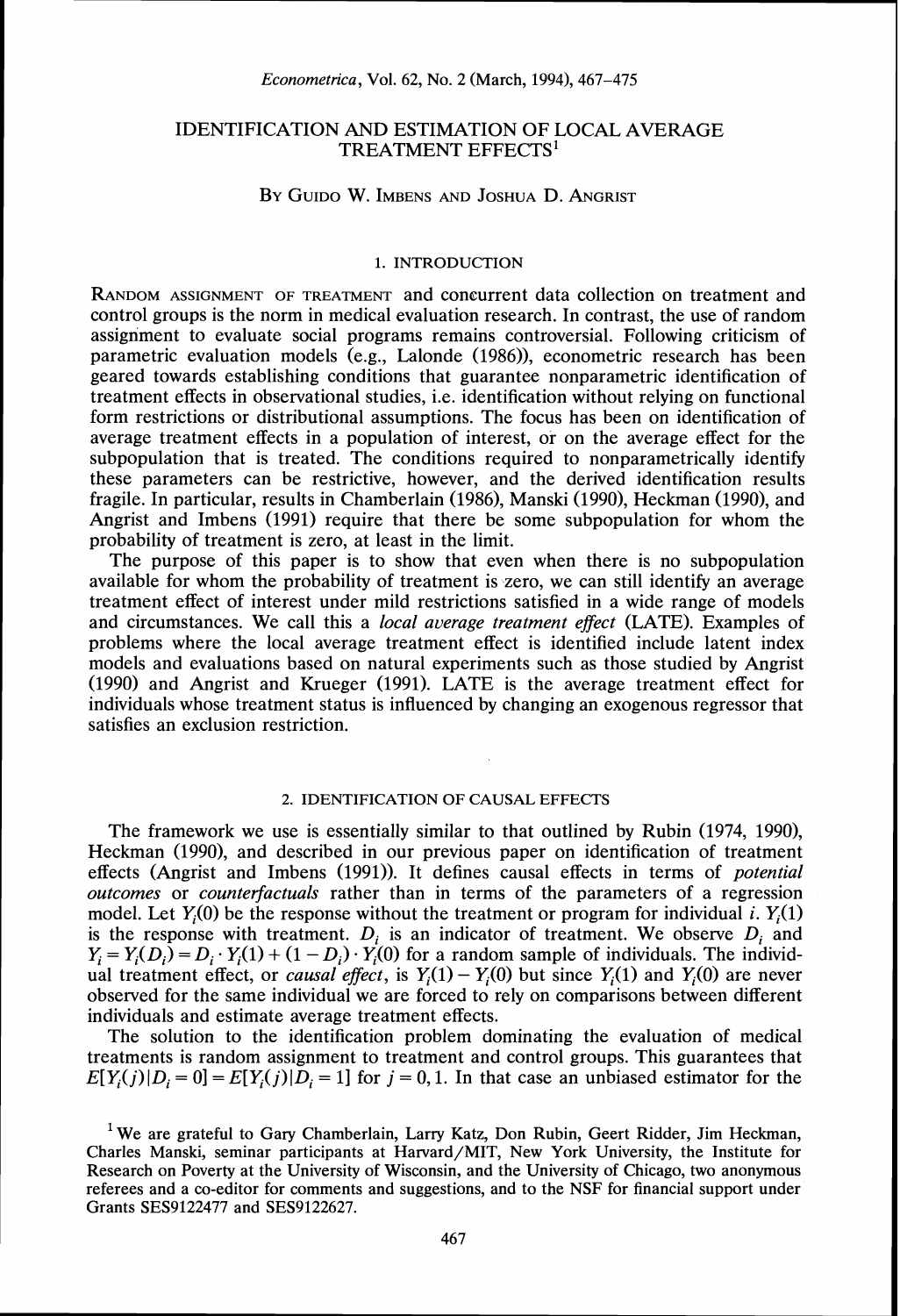average treatment effect,  $E[Y_i(1) - Y_i(0)]$ , is available in the difference of the treatment/control averages,  $\sum D_i Y_i / \sum D_i - \sum (1 - D_i)Y_i / \sum (1 - D_i)$ .

In the evaluation of social programs, researchers have often relied on instrumental variables strategies to identify treatment effects. We define an instrumental variable,  $Z_i$ , to be a variable independent of the responses  $Y_i(0)$  and  $Y_i(1)$ , and correlated with the participation indicator  $D_i$ . In order to formalize this, let  $\mathcal{B}$  be the support of  $Z_i$ . Define for each  $z \in \mathcal{S}$  a random variable  $D_i(z)$ .<sup>2</sup>  $D_i(z)$  is equal to zero if an individual would not participate if he or she had the instrument  $Z_i$  equal to z, and it is equal to one if that individual would participate with  $Z = z$ . Clearly, we cannot observe the entire set of potential participation indicators  $\{D_i(z)|z \in \S\}$ , but we can think about them in the same way we think about  $Y_i(0)$  and  $Y_i(1)$  even though they are not observed. We observe  $(Z_i, D_i, Y_i)$  for a random sample of individuals, where  $D_i = D_i(Z_i)$ , the participation indicator associated with  $Z_i$ , and  $Y_i = Y_i(D_i)$ , the response variable given the participation status  $D_i$ . The formal condition defining an instrument is the following.

CONDITION1(Existence of Instruments): *Let* Z *be a random uariable such that* **(i)** *for all*  $w \in \mathcal{S}$  the triple  $(Y_i(0), Y_i(1), D_i(w))$  *is jointly independent of*  $Z_i$ *, and, (ii)*  $P(w) =$  $E[D_i | Z_i = w]$  *is a nontrivial function of w.* 

Part (ii) of Condition 1 is testable in a given application. Part (i) is similar to an exclusion restriction in a regression model. It is not testable and has to be considered on a case by case basis. Note that random assignment of  $Z_i$  does not guarantee that part (i) is satisfied because although random assignment implies that  $Z_i$  is independent of  $D_i(w)$ , it does *not* imply that  $Z_i$  is independent of  $Y_i(0), Y_i(1)$ . In a related paper (Angrist, Imbens, and Rubin (1993)), we discuss conditions similar to this in great detail, and investigate the implications of violations of these conditions.

In econometric program evaluation, linear latent index models are often employed (see, for example, Heckman and Robb (1985), and Heckman and Hotz (1989)). In these models, the participation decision is typically modeled by a latent index

$$
D_i^* = \gamma_0 + Z_i \cdot \gamma_1 + \nu_i,
$$

with the observed participation indicator,  $D_i$ , related to the unobserved latent index,  $D_i^*$ , by

$$
D_i = \begin{cases} 1 & \text{if } D_i^* > 0, \\ 0 & \text{if } D_i^* \leq 0. \end{cases}
$$

The response,  $Y_i$ , is related to the treatment via the equation

$$
Y_i = \beta_0 + D_i \cdot \beta_1 + \varepsilon_i.
$$

In this notation the counterfactuals are  $Y_i(0) = \beta_0 + \varepsilon_i$ ,  $Y_i(1) = \beta_0 + \beta_1 + \varepsilon_i$ , and  $D_i(z) =$  $1\{y_0 + z \cdot y_1 + v_i > 0\}$  for  $z \in \mathcal{B}$ , where  $1\{\cdot\}$  is the indicator function. In this regression framework Condition 1 is satisfied if  $Z_i$  is independent of  $\varepsilon_i$  and  $\nu_i$ . The advantage of our setup is that it allows us to avoid the functional form and distributional assumptions inherent in these models.

Chamberlain (1986), Heckman (1990), and Angrist and Imbens (1991) have each noted that Condition 1 by itself is not enough to identify *any* average treatment effect.<sup>3</sup> To see

<sup>2</sup> The  $D_i(z)$  notation was suggested to us by Gary Chamberlain.

 $3$  Manski (1990) shows conditions similar to Condition 1 are informative in the sense that they sharpen bounds on population averages of bounded functions of the treatment effect. However, we focus on (point) identification of average treatment effects without restrictions on the range of outcomes.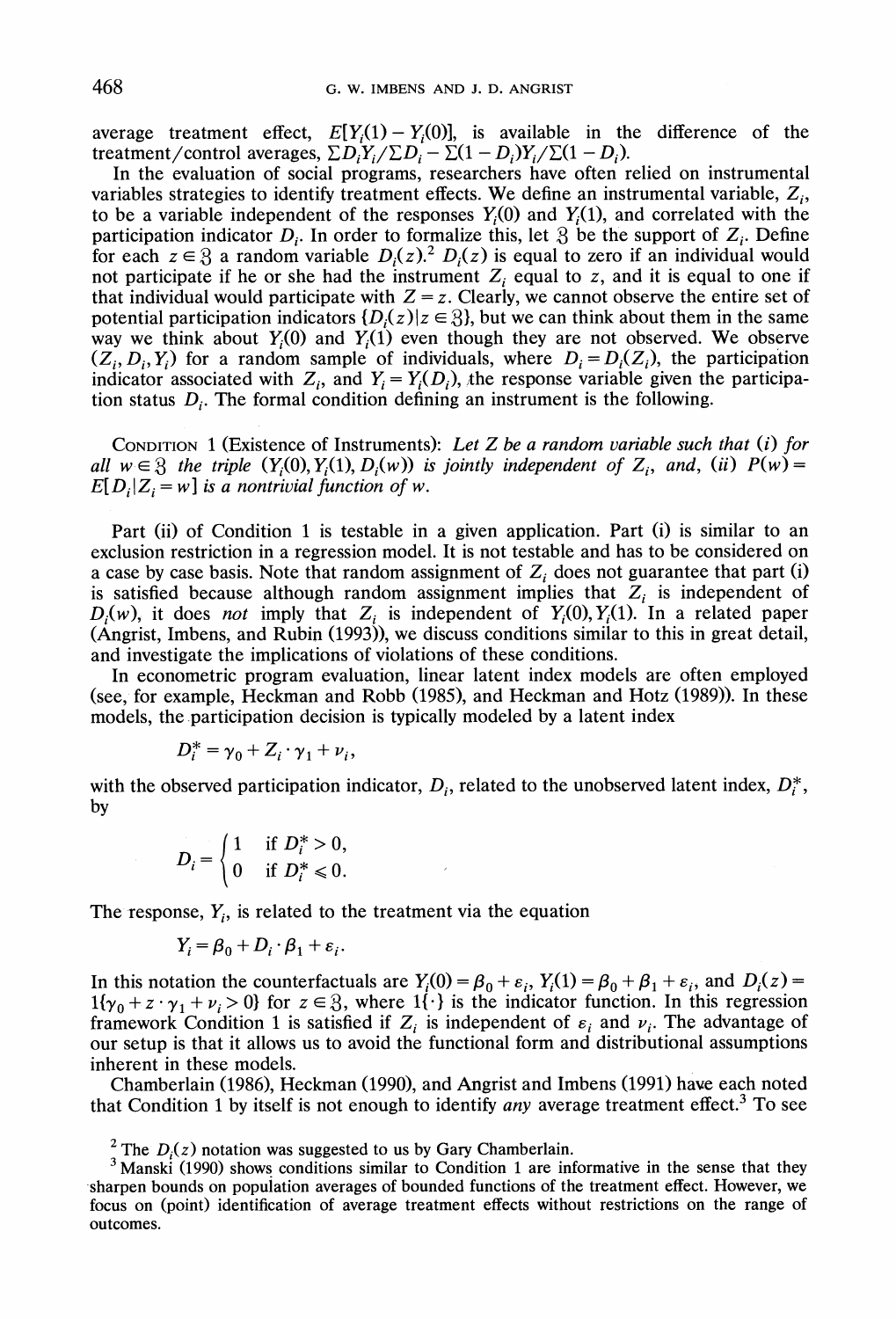this, compare the expectation  $E[Y_i|Z_i = z]$  for two points of support, z and w, with  $P(z) > P(w)$ :<sup>4</sup>

$$
E[Y_i|Z_i = z] - E[Y_i|Z_i = w]
$$
  
= 
$$
E[D_i(z) \cdot Y_i(1) + (1 - D_i(z)) \cdot Y_i(0)|Z = z]
$$
  
- 
$$
E[D_i(w) \cdot Y_i(1) + (1 - D_i(w)) \cdot Y_i(0)|Z = w].
$$

Using the independence in Condition 1, this is equal to

(1) 
$$
E[(D_i(z) - D_i(w)) \cdot (Y_i(1) - Y_i(0))] = Pr[D_i(z) - D_i(w) = 1] \cdot E[Y_i(1) - Y_i(0)|D_i(z) - D_i(w) = 1]
$$

$$
- Pr[D_i(z) - D_i(w) = -1]
$$

$$
\cdot E[Y_i(1) - Y_i(0)|D_i(z) - D_i(w) = -1].
$$

Equation (1) highlights an identification problem arising in the use of IV to estimate average treatment effects. The difference in equation (1) can be zero or even negative despite a strictly positive causal effect of  $D$  on  $Y$  for all individuals. For example, if

$$
Pr[D_i(z) - D_i(w) = -1]
$$
  
= 
$$
Pr[D_i(z) - D_i(w) = 1] \cdot \frac{E[Y_i(1) - Y_i(0)|D_i(z) - D_i(w) = 1]}{E[Y_i(1) - Y_i(0)|D_i(z) - D_i(w) = -1]},
$$

the difference is zero. Intuitively the problem here is that the treatment effect for those who shift from nonparticipation to participation when Z is switched from z to w can be cancelled out by the treatment effect of those who shift from participation to nonparticipation.

One commonly invoked condition that prevents this is the assumption of a constant treatment effect,  $\alpha = Y_i(1) - Y_i(0)$ , for all individuals in the population. Then  $E[Y_i|Z_i =$  $z$ ] -  $E[Y_i|Z_i = w]$  is equal to  $\alpha \cdot [P(z) - P(w)]$ , and  $\alpha$  is clearly identified. A second approach is to assume the existence of a value of the instrument,  $w$ , such that the probability of participation conditional on that value,  $P(w)$ , is equal to zero. Then  $Pr[D_i(z) - D_i(w) = -1] = 0$ , and the difference  $E[Y_i | Z_i = z] - E[Y_i | Z_i = w]$  is equal to  $P(z) \cdot E[Y_{i}(1) - Y_{i}(0)|D_{i}(z) = 1]$ . In this case the average treatment effect for the treated is identified. This type of condition is explored in Heckman (1990) and Angrist and Imbens (1991). Below we present a third assumption that solves the identification problem by preventing shifts in participation status in the opposite direction.

CONDITION 2 (Monotonicity): For all  $z, w \in \mathcal{Z}$ , either  $D_i(z) \ge D_i(w)$  for all **i**, or  $D_i(z) \leq D_i(w)$  *for all i.* 

This condition ensures that the instrument affects the participation or selection decision in a monotone way. That is, if people are more likely, on average, to participate given  $Z = w$  than given  $Z = z$ , then *anyone* who would participate given  $Z = z$  must also participate given  $Z = w$ . Similar to Condition 1, this condition is fundamentally untestable, and its validity has to be argued in the context of a particular application (see Section 4). Note that in the linear latent index model discussed above, Condition 2 is automatically satisfied.

<sup>&</sup>lt;sup>4</sup> We assume that these conditional expectations are finite.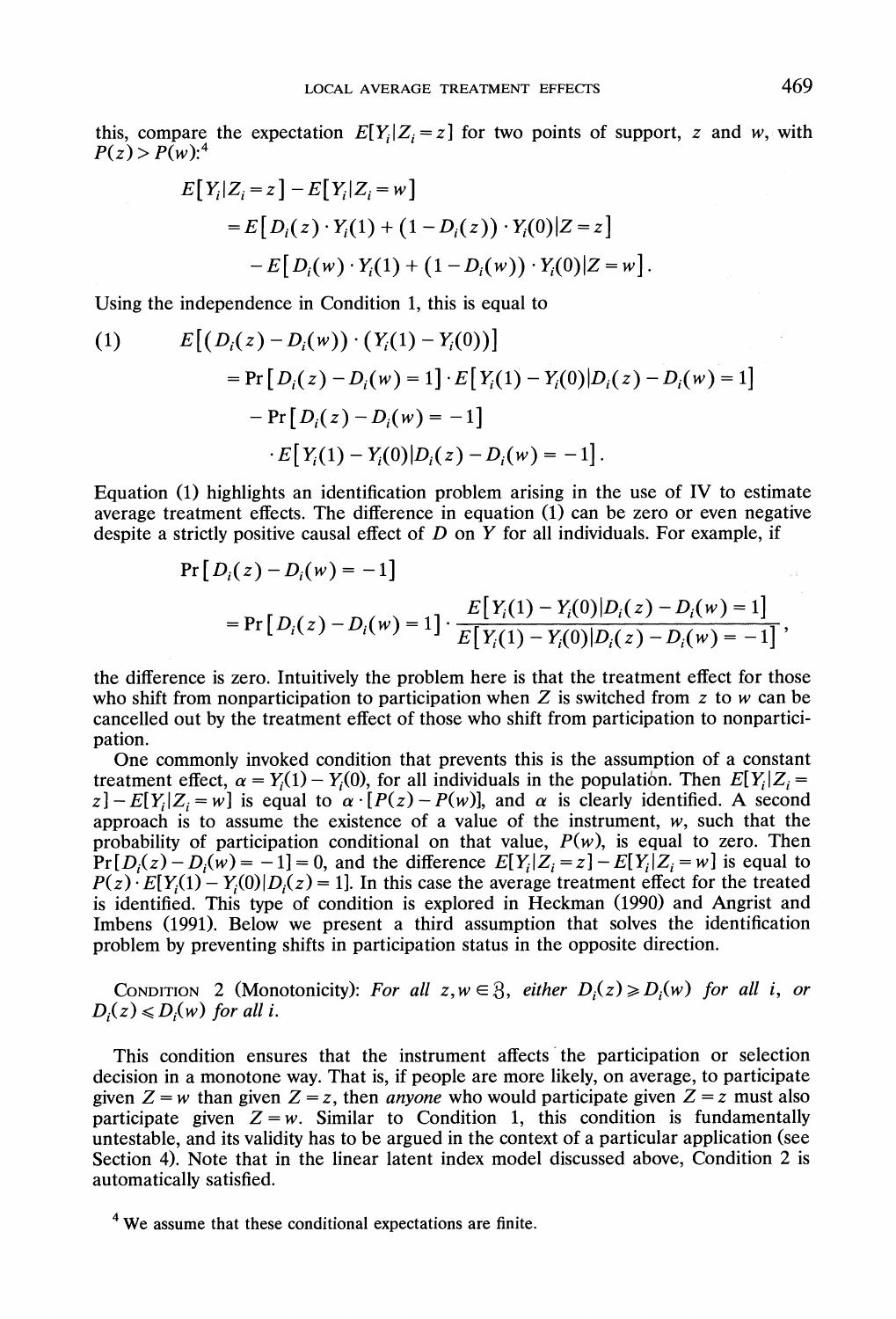Our main result is the following:

THEOREM 1: If Conditions 1 and 2 hold, then we can identify the following average treatment effect:

$$
\alpha_{z,w} = E[Y_i(1) - Y_i(0)|D_i(z) \neq D_i(w)]
$$

from the joint distribution of Y, D, and Z, for all z and w in the support of Z such that  $E[Y_i|Z_i = z]$  and  $E[Y_i|Z_i = w]$  are finite, and  $P(z) \neq P(w)$ .

PROOF: Let Condition 2 be satisfied with  $D_i(z) \ge D_i(w)$ . Then  $Pr[D_i(z) - D_i(w)]$  $-1$ = 0 which implies that the second term in (1) is equal to zero, and

$$
E[Y_i|Z_i = z] - E[Y_i|Z_i = w]
$$
  
=  $(P(z) - P(w)) \cdot E[Y_i(1) - Y_i(0)|D_i(z) - D_i(w) = 1].$ 

Dividing both sides by  $P(z) - P(w)$  shows that the local average treatment effect can be expressed in terms of moments of the ioint distribution of  $(Y, D, Z)$ .  $Q.E.D.$ expressed in terms of moments of the joint distribution of  $(Y, D, Z)$ .

The local average treatment effect is analogous to a regression coefficient estimated in linear models with individual effects using panel data. In models with fixed effects, the data are only informative about the impact of binary regressors on individuals for whom the value of the regressor changes over the period of observation. Under Theorem 1 the treatment effect identified is an average for those who can be induced to change participation status by a change in the instrument.

### **3. INSTRUMENTAL VARIABLES ESTIMATION**

Theorem 1implies that local average treatment effects can be estimated by comparing the average of outcome Y and treatment  $D$  at two different values of the instrument  $Z$ . This is exactly what the instrumental variables approach estimates in the case of a binary instrument. One way to exploit a multi-valued instrument is to estimate the ratio of the covariance of Y and some scalar function  $g(Z)$ , and the covariance of D and  $g(Z)$ . If Z is a scalar random variable, then the choice  $g(z) = z$  leads to the standard IV estimator. If Z is a vector,  $g(z)$  is often an estimate of  $P(z)$ . To guarantee that the IV estimand,  $Cov(Y, g(Z))/Cov(D, g(Z))$ , is a weighted average of local average treatment effects with nonnegative weights, we impose the following condition on the function  $g(z)$ :

CONDITION 3:  $g(z)$  is a function from the support of Z to  $\Re$  such that (i) either for all  $z, w \in \mathcal{B}$ ,  $Pr(z) \leq P(w)$  implies  $g(z) \leq g(w)$ , or, for all  $z, w \in \mathcal{B}$ ,  $P(z) \le P(w)$  implies  $g(z) \ge g(w)$ ; (ii) Cov(D,  $g(Z)$ )  $\neq$  0.

There are three important cases where Condition 3(i) is immediately satisfied. The first is the basis of Theorem 1. If Z is binary, it is clear that  $P(z)$  is either increasing or decreasing in  $g(z)$ . The second case is where  $g(z) = E[D_i|Z_i = z] = P(z)$ . For example, in the linear latent index model,  $g(z) = E[D_i | Z_i = z] = Pr(\gamma_0 + \gamma_1 z + \nu > 0)$ . The third case is where Z is a scalar random variable, and both  $g(z)$  and  $P(z)$  are monotone in z.

The following theorem gives the relation between IV estimators and the local average treatment effects defined in the previous section. To avoid additional notation and smoothness assumptions, and because the examples in Section 4 all involve discrete instruments, it is formulated in terms of instruments with discrete support.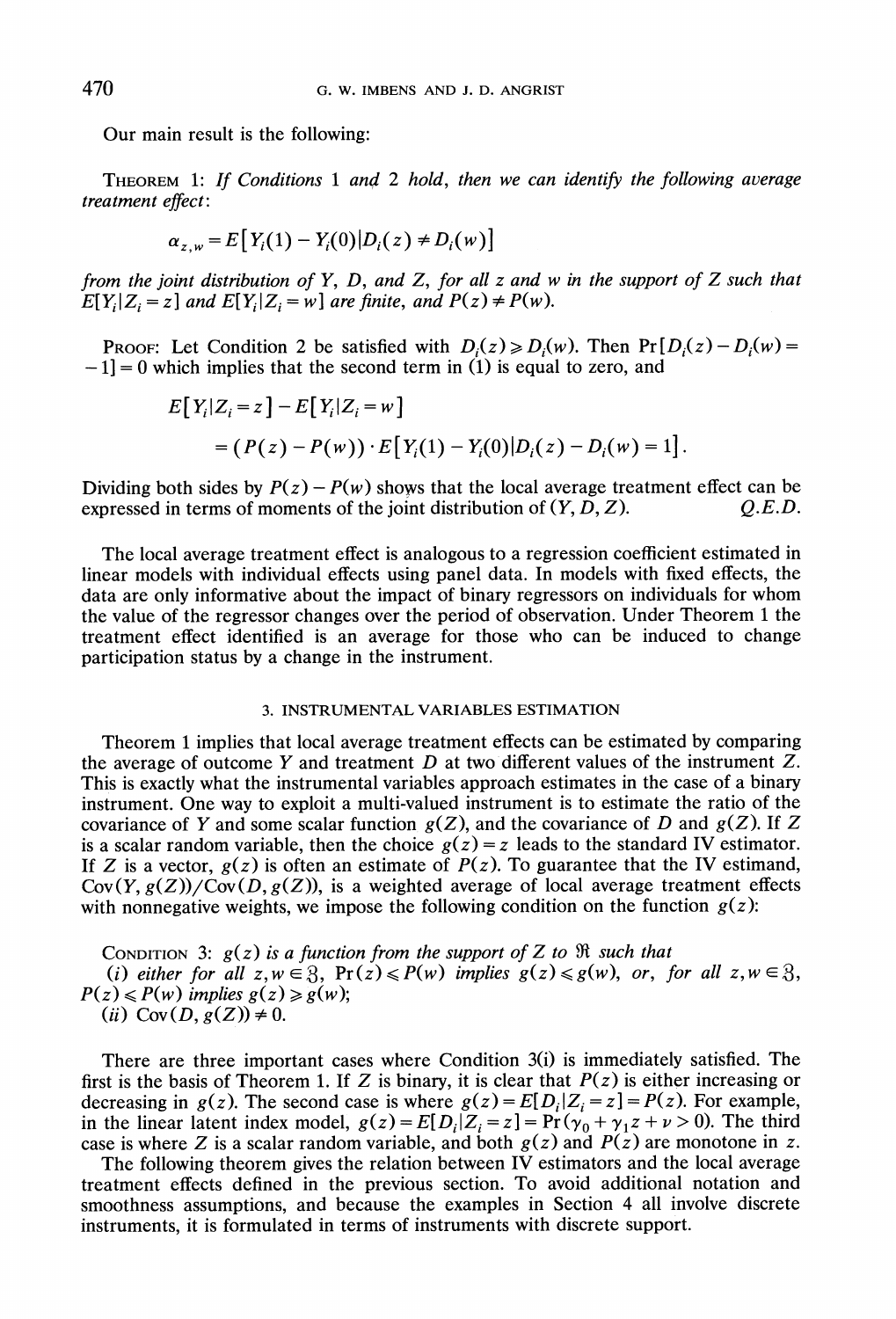*THEOREM2: Suppose that Conditions 1, 2, and 3 are satisfied. Let Z be a discrete random variable with support*  $\{z_0, z_1, \ldots, z_k\}$ , ordered in such a way that if  $l < m$  then candom variable with support  $\{z_0, z_1, \ldots, z_k\}$ , ordered in such a way that if  $l < m$  then  $P(z_l) \leq P(z_m)$ . Then, if  $Cov(D, g(Z)) \neq 0$ , the *IV* estimator for the effect of *D* on *Y* using  $P(z_l) \leq P(z_m)$ .  $g(Z)$  as an instrument estimates

$$
\alpha_g^{IV} = \text{Cov}(Y, g(Z)) / \text{Cov}(D, g(Z)) = \sum_{k=1}^K \lambda_k \cdot \alpha_{z_k, z_{k-1}},
$$

*with weights* 

(2) 
$$
\lambda_k = \frac{(P(z_k) - P(z_{k-1})) \cdot \sum_{i=k}^{K} \pi_i \cdot (g(z_i) - E[g(Z)])}{\sum_{m=1}^{K} (P(z_m) - P(z_{m-1})) \cdot \sum_{i=m}^{K} \pi_i \cdot (g(z_i) - E[g(Z)])}
$$

 $\sum_{m=1}^{\infty} (P(z_m) - P(z_{m-1})) \cdot \sum_{i=m}^{\infty} \pi_i \cdot (g(z_i) - E[g(z_j)])$ <br>where  $\pi_k = \Pr(Z = z_k)$  and  $\alpha_{z_k, z_{k-1}}$  is the local average treament effect  $E[Y_i(1) - E[X_i(1)]$  $Y_i(0)|D_i(z_k)=1, D_i(z_{k-1})=0$ . The weights  $\lambda_k$  are nonnegative and add up to one.

*PROOF: See Appendix.* 

*The second part of this section analyzes the asymptotic distribution of the IV estimator.* We consider here the case where  $g(z)$  is a known function of z. In the Appendix we derive the asymptotic distribution for the case where  $g(\cdot)$  depends on an unknown parameter which is estimated jointly with the average treatment effect  $\alpha_{\epsilon}^{IV}$ . *That case includes two-stage procedures where in the first stage the conditional expectation of D given Z is estimated.* 

THEOREM 3: Let  $(Y_i, D_i, Z_i)_{i=1}^N$  be N independent, identically distributed random variables, and  $g(\cdot)$  a function from the support of Z to  $\Re$  such that Cov $(D, g(Z)) \neq 0$ , and let  $\hat{\alpha}_g^{IV}$  be the instrumental variable

$$
\hat{\alpha}_g^{IV} = \widehat{\text{Cov}}(Y, g(Z)) / \widehat{\text{Cov}}(D, g(Z)) = \frac{\sum_{i=1}^N g(Z_i) \cdot (Y_i - \overline{Y})}{\sum_{i=1}^N g(Z_i) \cdot (D_i - \overline{D})},
$$

*where*  $\overline{Y} = \sum_{i=1}^{N} Y_i/N$  *and*  $\overline{D} = \sum_{i=1}^{N} D_i/N$ . *Assume that all variances and covariances are finite. As N goes to infinity,* 

$$
\sqrt{N}\left(\hat{\alpha}_g^{IV}-\alpha_g^{IV}\right)\stackrel{d}{\rightarrow}\mathscr{N}\left(0,\frac{E\left[\varepsilon^2\cdot\left\{g(Z)-E\left[\,g(Z)\,\right]\right\}^2\right]}{\text{Cov}^2\left(D,g(Z)\right)}\right),\,
$$

*with*  $\varepsilon = Y - E[Y] - \alpha_s^{IV} \cdot (D - E[D]).$ 

*PROOF: See Appendix.* 

*In textbook discussions of instrumental variables estimation often the assumption*   $E[\varepsilon^2 | Z = z] = \sigma^2$  is made. In that case the variance in Theorem 3 simplifies to the standard IV variance,  $\sigma^2$  · Var  $(g(Z))/Cov^2(D, g(Z))$ .

### 4. **EXAMPLES**

In this section we give a number of examples and discuss the applicability of *Conditions 1, 2, and 3. The examples exploit the manner in which a particular program or treatment is implemented to create instruments that are exogenous. Evaluations of this type are sometimes referred to as natural experiments, in contrast with the identification achieved in clinical trials where individuals are directly randomized into treatment and control groups.*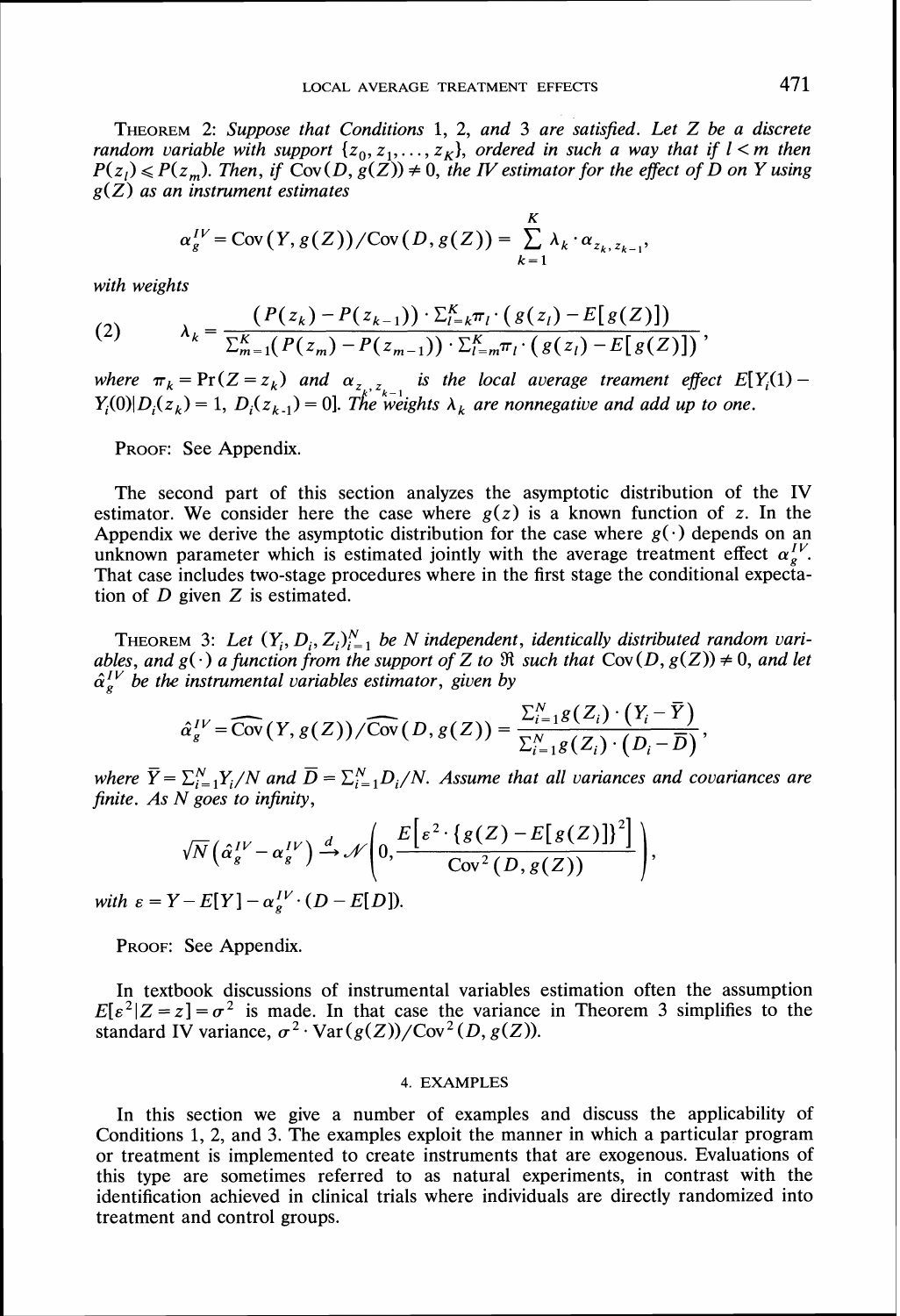EXAMPLE 1 (Draft Lottery): Angrist (1990) uses the Vietnam-era draft lottery to estimate the effect of veteran status on earnings. The instrument is the draft lottery number, randomly assigned to date of birth and used to determine priority for military conscription. The average probability of serving in the military falls with lottery number. Condition 1 requires that potential earnings with and without military service be independent of the lottery number. This is a standard IV assumption which would be violated if, for example, lottery numbers are related to earnings through some variable other than veteran status. Condition 2 requires that someone who would serve in the military with lottery number  $k$  would also serve in the military with lottery number  $l$  less than *k*, which seems plausible. In the Angrist draft lottery application,  $g(z)$  is an estimate of  $P(z)$ , and Condition 3 is therefore satisfied. The average effect of veteran status identified under Theorem 1is for men who would have served with a low lottery number, but not with a high lottery number.

EXAMPLE 2 (Administrative Screening):<sup>5</sup> Suppose applicants for a social program are screened by two officials. The two officials are likely to have different admission rates, even if the stated admission criteria are identical. Since the identity of the official is probably immaterial to the response, it seems plausible that Condition 1 is satisfied. The instrument is binary so Condition 3 is trivially satisfied. However, Condition 2 requires that if official A accepts applicants with probability  $P(0)$ , and official B accepts people with probability  $P(1) > P(0)$ , official B must accept *any* applicant who would have been accepted by official A. This is unlikely to hold if admission is based on a number of criteria. Therefore, in this example we *cannot* use Theorem 1 to identify a local average treatment effect nonparametrically despite the presence of an instrument satisfying Condition 1.

EXAMPLE 3 (Randomization of Intention to Treat): $6$  Let the instrument be an indicator for assignment to treatment group in a randomized trial. The actual treatment indicator, *D,* may differ from the instrument Z because some individuals may not comply with their assignment. Condition 1 requires that the two counterfactual outcomes, say health status if treated and health status if untreated, are independent of the original assignment. Condition 2 requires that anyone who would take the treatment if assigned to the control group would also take the treatment if assigned to the treatment group. This seems plausible if noncompliance is the result of a decision by patients. The instrument is binary so Condition 3 is satisfied. The treatment effect identified here is the average treatment effect for those who always comply with their assignment.

*Dept. of Economics, Haruard University, Cambridge, MA 02138, U.S.A., and NBER* 

*and* 

*Dept. of Economics, The Hebrew Uniuersity of Jerusalem, Mt. Scopus, Jerusalem 91905, Israel, and NBER* 

Manuscript received December, *1991;*final revision receiued May, *1993.* 

### **APPENDIX**

PROOF OF THEOREM 2: We start with three preliminary observations: First, without loss of generality, we assume that the first version of Condition **3** applies. Given that the points of support are ordered, this implies that if  $l < m$ , then  $g(z_l) \leq g(z_m)$  and that Cov(D,  $g(Z)$ ) > 0.

 $<sup>5</sup>$  This example was suggested to us by Geert Ridder.</sup>

<sup>&</sup>lt;sup>6</sup>A similar example is discussed in Robins (1989).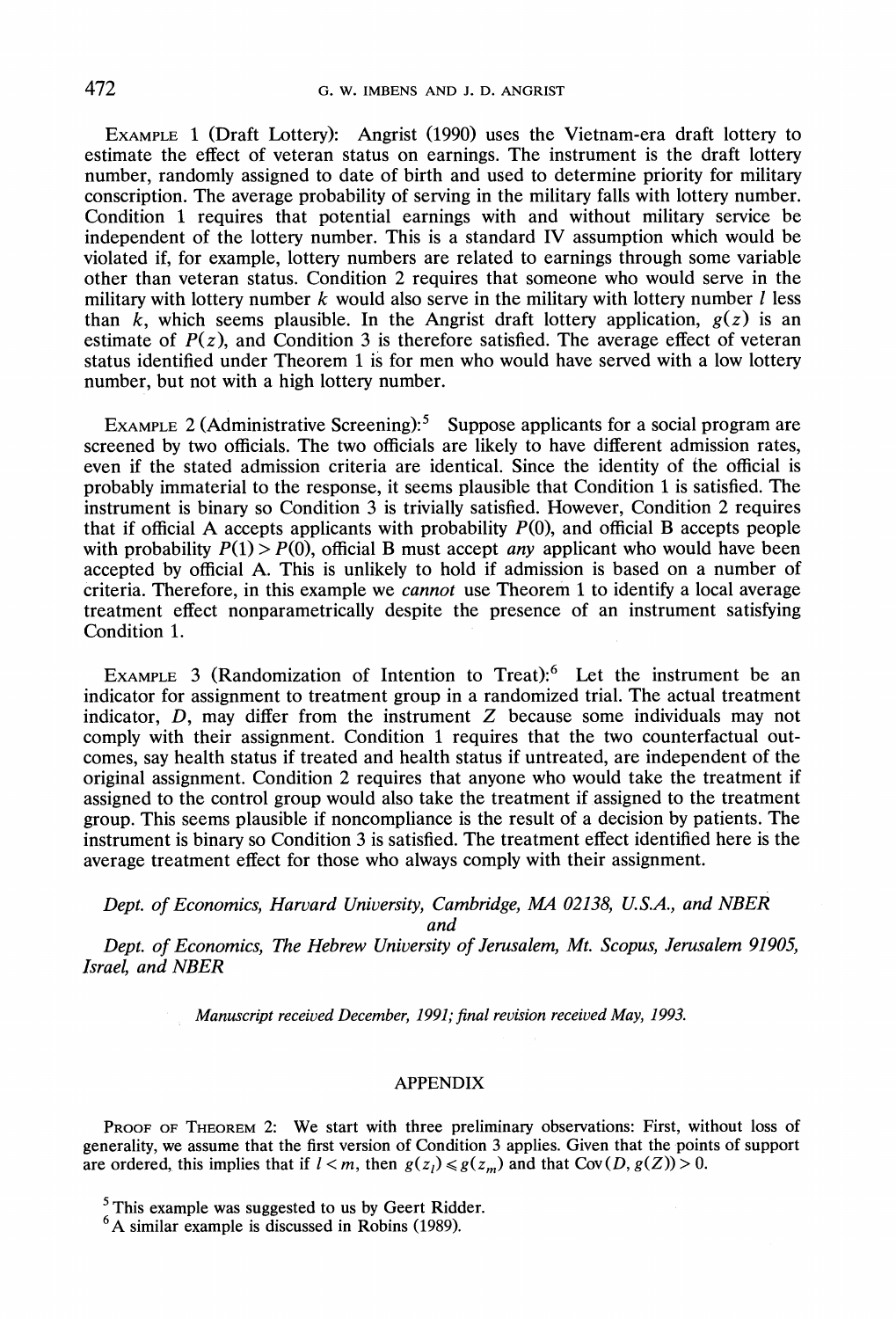Second, given the  $K + 1$  points in the support of *Z*, we can define  $K \times (K + 1)/2$  local average reatment effects  $\alpha_{z_l, z_m}$ , one for each (unordered) pair of points of support  $(z_l, z_m)$ . These  $(X \times (K + 1)/2)$  local average treatment effects are related in the following way (using the definition of  $\alpha_{z_m, z_l}$ ):

$$
\alpha_{z_m, z_k} = \frac{P(z_l) - P(z_k)}{P(z_m) - P(z_k)} \cdot \alpha_{z_l, z_k} + \frac{P(z_m) - P(z_l)}{P(z_m) - P(z_k)} \cdot \alpha_{z_m, z_l},
$$

for all  $k \neq l$ ,  $k \neq m$ , and  $l \neq m$ .

Third, the conditional expectation of Y given  $Z = z_k$  for  $k \ge 1$  can be written as

$$
E[Y|Z = z_k] = E[Y|Z = z_0] + \alpha_{z_k, z_0} \cdot (P(z_k) - P(z_0))
$$
  
= 
$$
E[Y|Z = z_0] + \sum_{l=1}^{k} \alpha_{z_l, z_{l-1}} \cdot (P(z_l) - P(z_{l-1})).
$$

The IV procedure estimates

(3) 
$$
\alpha_g^{IV} = \frac{\text{Cov}(Y, g(Z))}{\text{Cov}(D, g(Z))} = \frac{E[Y \cdot (g(Z) - E[g(Z)])]}{E[D \cdot (g(Z) - E[g(Z)])]}.
$$

First we analyze the numerator of this expression:

$$
E[Y \cdot (g(Z) - E[g(Z)])]
$$
  
\n
$$
= \sum_{l=0}^{K} \pi_{l} \cdot E[Y|Z = z_{l}] \cdot (g(z_{l}) - E[g(Z)])
$$
  
\n
$$
= \sum_{l=0}^{K} \pi_{l} \cdot E[Y|Z = z_{0}] \cdot (g(z_{l}) - E[g(Z)])
$$
  
\n
$$
+ \sum_{l=1}^{K} \pi_{l} \sum_{k=1}^{l} \alpha_{z_{k}, z_{k-1}} \cdot (P(z_{k}) - P(z_{k-1})) \cdot (g(z_{l}) - E[g(Z)])
$$
  
\n
$$
= \sum_{k=1}^{K} \alpha_{z_{k}, z_{k-1}} \cdot (P(z_{k}) - P(z_{k-1})) \sum_{l=k}^{K} \pi_{l} \cdot (g(z_{l}) - E[g(Z)]),
$$

where the factor multiplying  $\alpha_{z_k, z_{k-1}}$  is equal to the numerator of  $\lambda_k$  in (2). A similar calculation

shows that the denominator of  $\alpha_k^{\mu}$  in (3) is equal to the denominator of  $\lambda_k$  in (2). The weights  $\lambda_k$  clearly add up to one. They are nonnegative because  $P(z_k) \ge P(z_{k-1})$  and  $g(z_k) \geq g(z_{k-1})$  which follows from the ordering of the points of support, and this in turn implies that  $\sum_{l=k}^{K} \pi_l \cdot (g(z_l) - E[g(Z)]) \geq 0$  for all k. *Q.E.D.* 

PROOF OF THEOREM 3: We give the proof for the case where  $g(\cdot)$  is estimated, which will as a special case give the variance for the known  $g(\cdot)$  case. Let  $g(z, \theta)$  be a known function, with  $\theta$  an unknown parameter to be estimated in the first stage. Also, let  $\psi(Z, D, \theta)$  be the estimating equation for  $\theta$ . That is,  $\hat{\theta}$  is characterized by  $\sum_{n=1}^{N} \psi(Z_n, D_n, \theta) = 0$ . We assume that there is a unique solution to  $E\psi(Z, D, \theta) = 0$  and that  $E[\partial \psi(Z, D, \theta) / \partial \theta]$  has a full rank.  $\hat{\alpha}_g^{IV}$  can be written as the second element of the solution to

$$
h(\gamma, \alpha_s^{IV}) = \frac{1}{N} \sum_{n=1}^N \left( \frac{(Y_n - \gamma - \alpha_s^{IV} \cdot D)}{g(Z_n, \hat{\theta}) \cdot (Y_n - \gamma - \alpha_s^{IV} \cdot D)} \right) = 0,
$$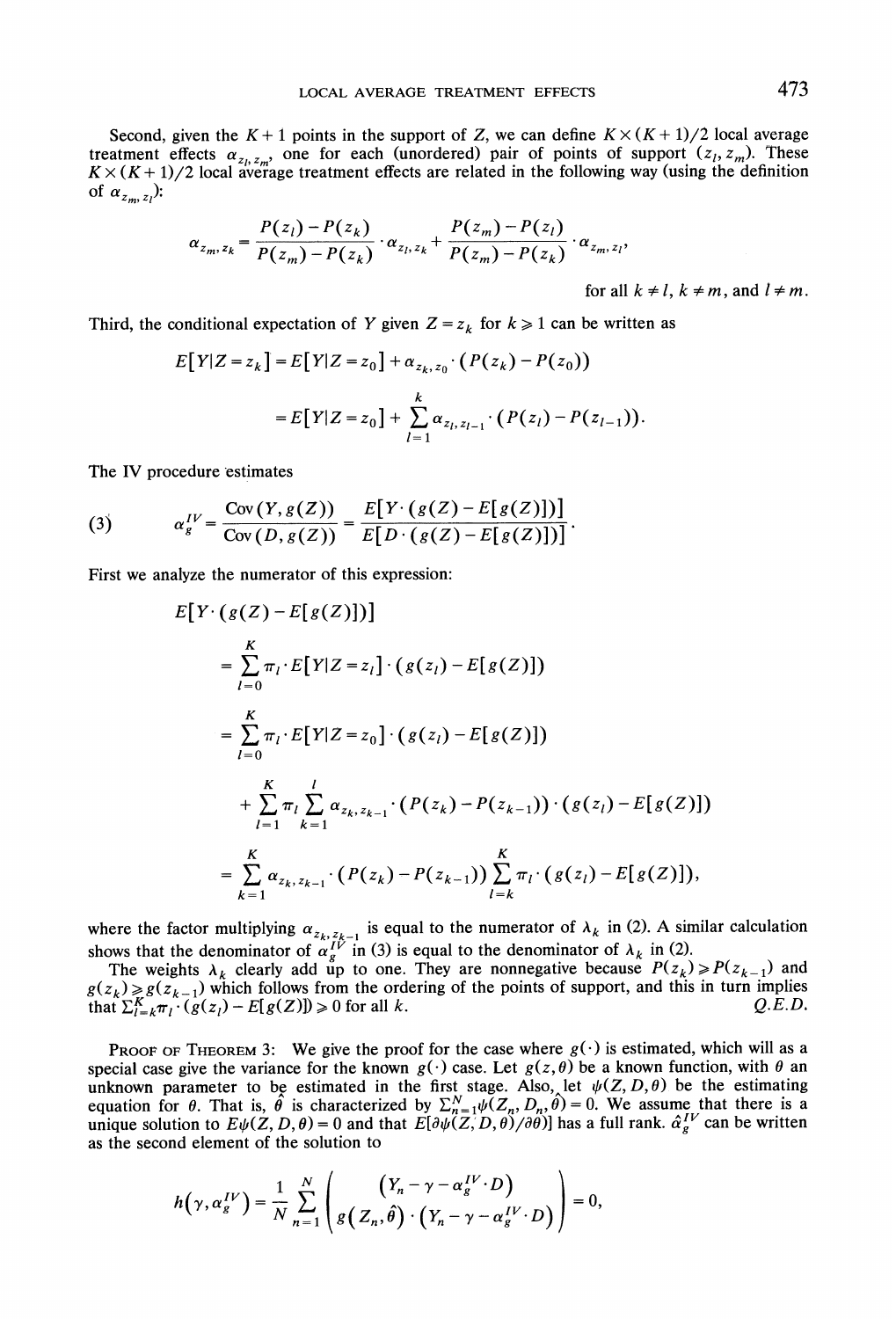where  $\gamma$  is a nuisance parameter, equal to  $E[Y] - \alpha_{g}^{IV} E[D]$ . Using standard asymptotic theory, where  $\gamma$  is a nuisance parameter, equal to  $E[Y] - \alpha_i^T \cdot E[D]$ . Using standard asymptotic variance of  $\sqrt{N}((\hat{\theta} - \theta)^r, \hat{\gamma} - \gamma, \hat{\alpha}_g^{IV})$  is equal to  $V = \Gamma^{-1} \Delta(\Gamma^r)^{-1}$ , with

$$
\Delta = \begin{pmatrix}\nE[\psi(Z, D, \theta) \cdot \psi(Z, D, \theta)'] & E[\varepsilon \cdot \psi(Z, D, \theta)] & E[g(Z) \cdot \varepsilon \cdot \psi(Z, D, \theta)] \\
E[\varepsilon \cdot \psi(Z, D, \theta)]' & E[\varepsilon^2] & E[g(Z) \cdot \varepsilon] \\
E[g(Z) \cdot \psi(Z, D, \theta)]' & E[g(Z) \cdot \varepsilon] & E[g^2(Z)]\n\end{pmatrix},
$$
\n
$$
\Gamma = \begin{pmatrix}\nE\left[\frac{\partial \psi(Z, D, \theta)}{\partial \theta'}\right] & 0 & 0 \\
0 & -1 & -E[D] \\
E\left[\varepsilon \cdot \frac{\partial g}{\partial \theta}\right] & -E[g(Z)] & -E[D \cdot g(Z)]\n\end{pmatrix},
$$

where  $\varepsilon$  is again equal to  $Y - E[Y] - \alpha_g^{IV} \cdot (D - E[D]) = Y - \gamma - \alpha_g^{IV} \cdot D$ .

Substitution of these matrices in the variance formula  $V = \Gamma^{-1} \Delta(\Gamma')^{-1}$  gives the desired variance of  $\sqrt{N}(\hat{\alpha}_g^{IV}-\alpha_g^{IV})$  as the bottom right element of *V*.

If  $g(z)$  is a known function, the first column and row of *Γ* and *Δ* can be removed, and the asymptotic variance of  $\sqrt{N}(\hat{\alpha}_{g}^{IV} - \alpha_{g}^{IV})$  is equal to the (2, 2) element of

$$
\begin{pmatrix}\n-1 & -E[D] \\
-E[g(Z)] & -E[D \cdot g(Z)]\n\end{pmatrix}^{-1} \cdot \begin{pmatrix}\nE[\varepsilon^2] & E[\varepsilon^2 \cdot g(z)] \\
E[\varepsilon^2 \cdot g(Z)] & E[\varepsilon^2 \cdot g^2(Z)]\n\end{pmatrix}
$$
\n
$$
\begin{pmatrix}\n-1 & -E[g(Z)] \\
-E[D] & -E[D \cdot g(Z)]\n\end{pmatrix}^{-1}.
$$

The relevant matrices are invertible because  $Cov(D, g(Z)) \neq 0$  and  $E[\partial \psi(Z, D, \theta)/\partial \theta] \neq 0$ .

The reason that the variance of the IV estimator is affected by the first stage estimation of  $g(Z, \theta)$  is that Condition 1 implies only that  $E[g(Z, \theta) \cdot \varepsilon] = 0$ , not necessarily that  $E[\varepsilon | Z = z] = 0$ . The latter is often assumed in textbook discussions of instrumental variables, and making this assumption implies that the variance of the IV estimator is not affected by the first stage estimation because  $E[\varepsilon \cdot \partial g / \partial \theta(Z, \theta)]$  is equal to zero. Q.E.D. because  $E[\varepsilon \cdot \partial g / \partial \theta(Z, \theta)]$  is equal to zero.

#### **REFERENCES**

- ANGRIST, J. D. (1990): "Lifetime Earnings and the Vietnam Era Draft Lottery: Evidence from Social Security Administrative Records," *American Economic Review, 80, 313-336.*
- ANGRIST,J. D., AND A. KRUEGER *(1991):* "Does Compulsory School Attendance Affect Schooling and Earnings," *Quarterly Journal of Economics, 106, 979-1014.*
- ANGRIST,J. D., AND G. W. IMBENS *(1991):* "Sources of Identifying Information in Evaluation Models," NBER Technical Working Paper *117.*
- ANGRIST, J. D., G. W. IMBENS, AND D. RUBIN (1993): "Identification of Causal Effects Using Instrumental Variables," NBER Working Paper.
- CHAMBERLAIN, G. *(1986):* "Asymptotic Efficiency in Semi-parametric Models with Censoring," *Journal of Econometrics, 32, 189-218.*
- HECKMAN,J. J. *(1990):* "Varieties of Selection Bias," *American Economic Review, Papers and Proceedings, 80, 313-338.*
- HECKMAN, J. J., AND J. HOTZ*(1989):* "Choosing Among Alternative Nonexperimental Methods for Estimating the Impact of Social Programs: The Case of Manpower Training," *Journal of the American Statistical Association, 84, 862-874.*
- HECKMAN, *J. J.,* AND R. ROBB *(1985):* "Alternative Methods for Evaluating the Impact of Interventions," in *Longitudinal Analysis of Labor Market Data,* ed. by *J.* Heckman and B. Singer. New York: Cambridge University Press.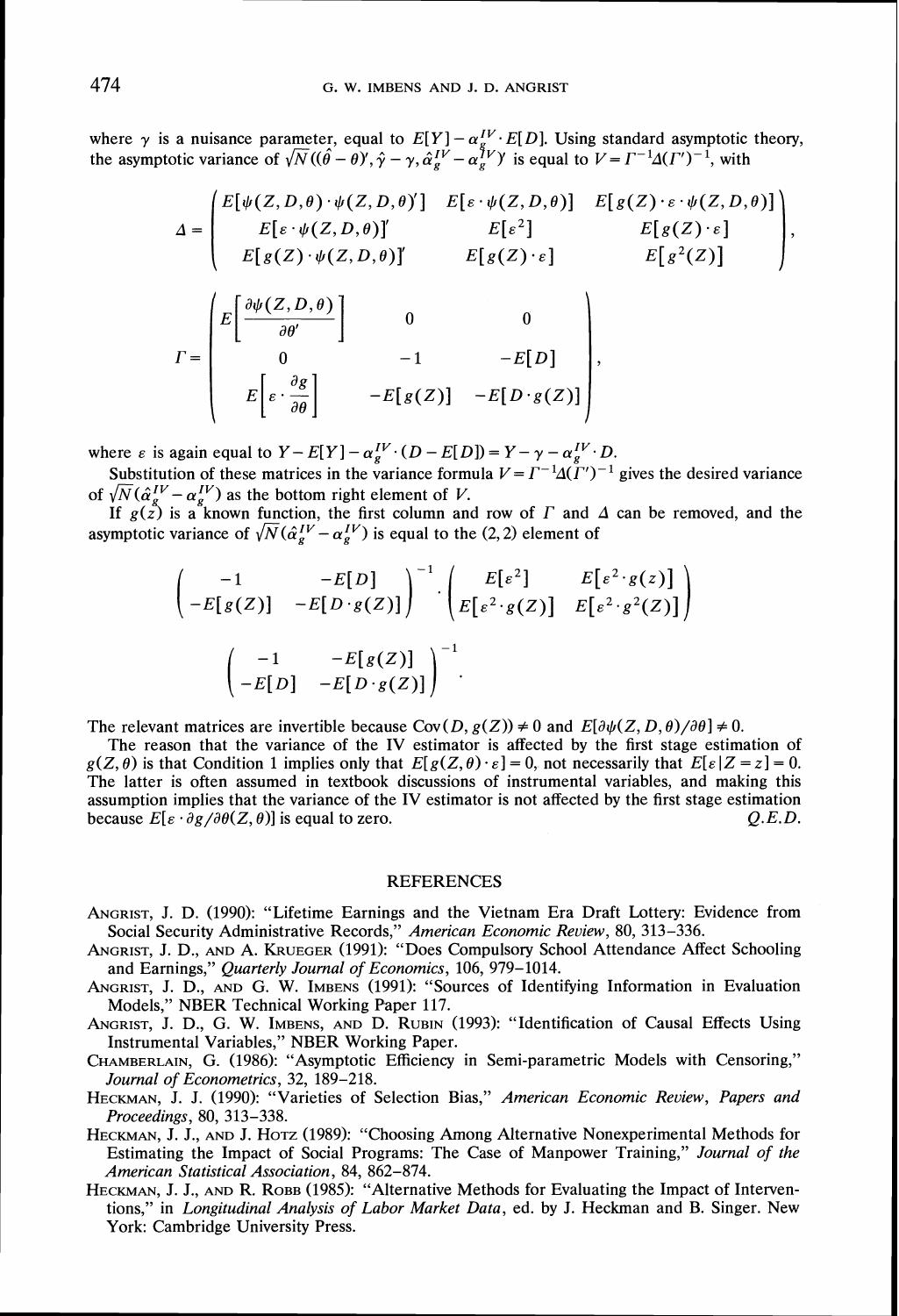- LALONDE, R. J. (1986): "Evaluating the Econometric Evaluations of Training Programs Using Experimental Data," *American Economic Review,* 76, 602-620.
- MANSKI,C. F. (1990): "The Selection Problem," University of Wisconsin, Social Systems Research Institute Working Paper 9012.
- IRSENS, J. M. (1989): "The Analysis of Randomized and Non-Randomized AIDS Treatment Trials<br>
Using a New Approach to Causal Inference in Longitudinal Studies," in *Health Service Research Methodology: A Focus on AIDS*, ed. Using a New Approach to Causal Inference in Longitudinal Studies," in *Health Service Research Methodology: A Focus on AIDS,* ed. by L. Sechrest, H. Freeman, and A. Bailey. Washington, D.C.: NCHSR, U.S. Public Health Service.
- RUBIN, D. (1974): "Estimating Causal Effects of Treatments in Randomized and Non-randomized Studies," *Journal of Educational Psychology*, 66, 688–701.<br>
(1990): "Comment: Neyman (1923) and Causal Inference in Experiments and Observational
- Studies," *Statistical Science,* 5, 472-480.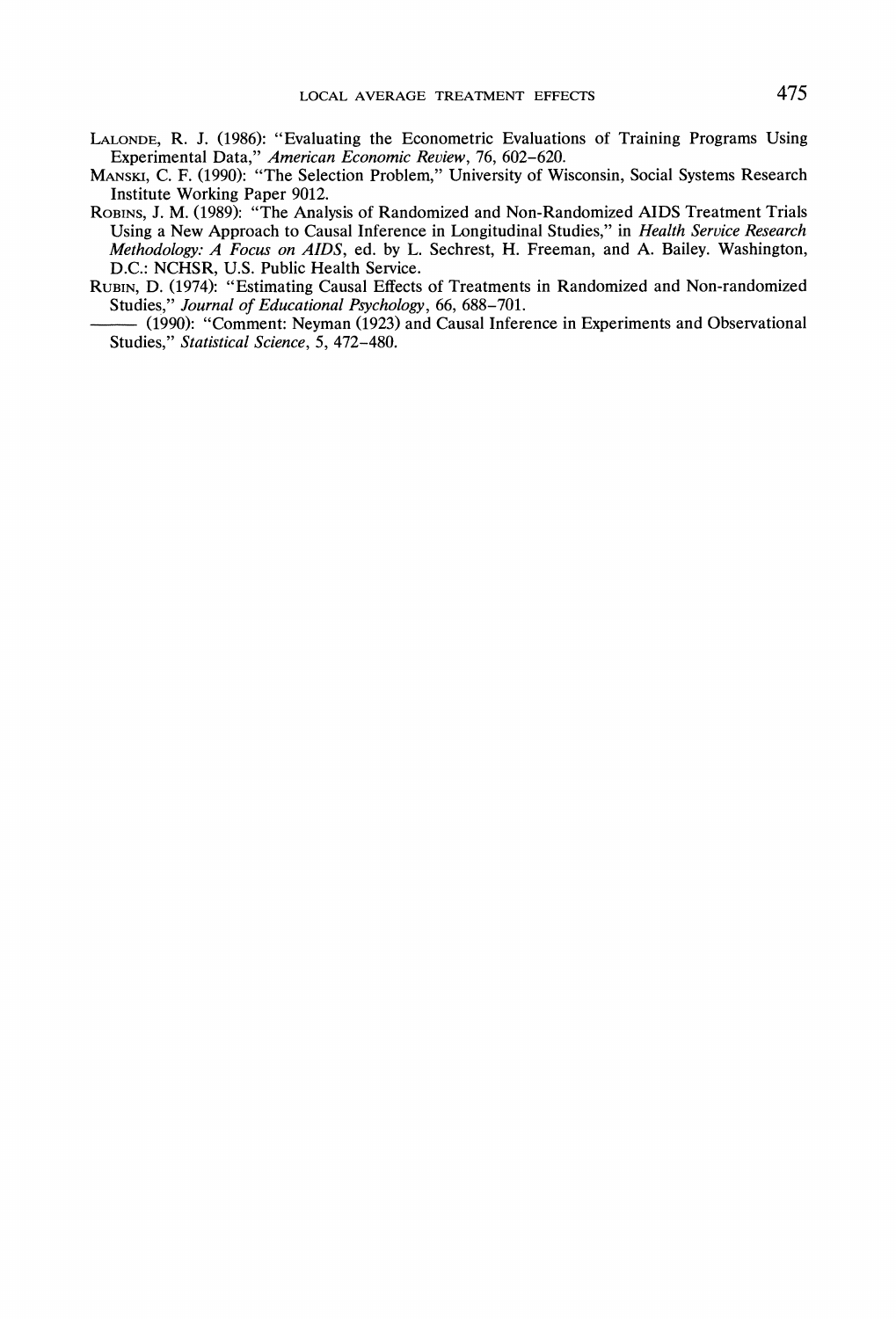http://www.jstor.org

## **LINKED CITATIONS**

*- Page 1 of 2 -*

*You have printed the following article:*

**Identification and Estimation of Local Average Treatment Effects** Guido W. Imbens; Joshua D. Angrist *Econometrica*, Vol. 62, No. 2. (Mar., 1994), pp. 467-475. Stable URL: [http://links.jstor.org/sici?sici=0012-9682%28199403%2962%3A2%3C467%3AIAEOLA%3E2.0.CO%3B2-2](http://links.jstor.org/sici?sici=0012-9682%28199403%2962%3A2%3C467%3AIAEOLA%3E2.0.CO%3B2-2&origin=JSTOR-pdf)

*This article references the following linked citations. If you are trying to access articles from an off-campus location, you may be required to first logon via your library web site to access JSTOR. Please visit your library's website or contact a librarian to learn about options for remote access to JSTOR.*

## **References**

### **Lifetime Earnings and the Vietnam Era Draft Lottery: Evidence from Social Security Administrative Records**

Joshua D. Angrist *The American Economic Review*, Vol. 80, No. 3. (Jun., 1990), pp. 313-336. Stable URL: [http://links.jstor.org/sici?sici=0002-8282%28199006%2980%3A3%3C313%3ALEATVE%3E2.0.CO%3B2-H](http://links.jstor.org/sici?sici=0002-8282%28199006%2980%3A3%3C313%3ALEATVE%3E2.0.CO%3B2-H&origin=JSTOR-pdf)

### **Does Compulsory School Attendance Affect Schooling and Earnings?**

Joshua D. Angrist; Alan B. Krueger *The Quarterly Journal of Economics*, Vol. 106, No. 4. (Nov., 1991), pp. 979-1014. Stable URL: [http://links.jstor.org/sici?sici=0033-5533%28199111%29106%3A4%3C979%3ADCSAAS%3E2.0.CO%3B2-P](http://links.jstor.org/sici?sici=0033-5533%28199111%29106%3A4%3C979%3ADCSAAS%3E2.0.CO%3B2-P&origin=JSTOR-pdf)

## **Varieties of Selection Bias**

James Heckman

*The American Economic Review*, Vol. 80, No. 2, Papers and Proceedings of the Hundred and Second Annual Meeting of the American Economic Association. (May, 1990), pp. 313-318. Stable URL:

[http://links.jstor.org/sici?sici=0002-8282%28199005%2980%3A2%3C313%3AVOSB%3E2.0.CO%3B2-G](http://links.jstor.org/sici?sici=0002-8282%28199005%2980%3A2%3C313%3AVOSB%3E2.0.CO%3B2-G&origin=JSTOR-pdf)